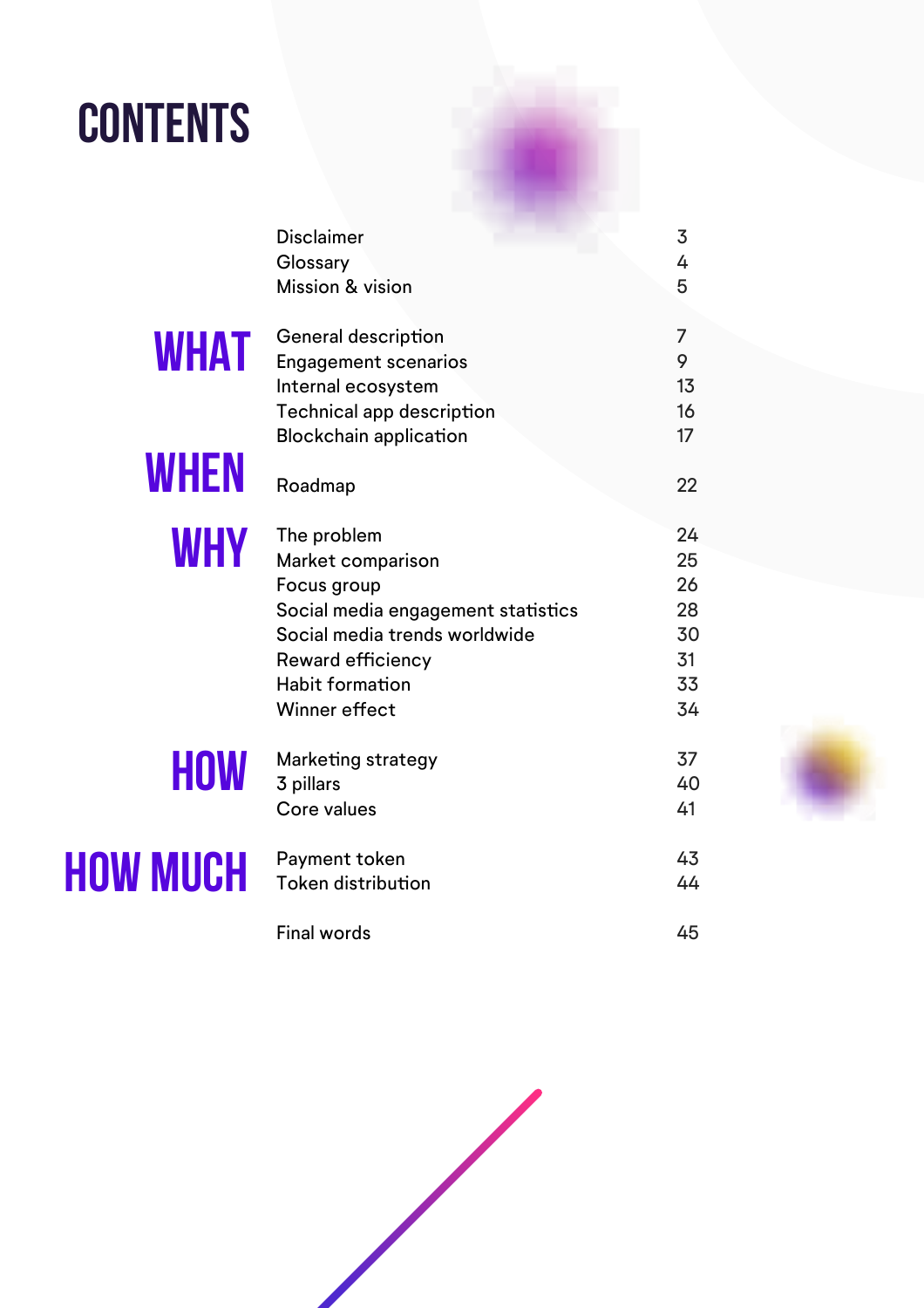**When writing headers, we normally only write the non-transient headers.**

**Qtum Electrum synchronously updates electrum-related code.**

**The Healthy Security Lab is concerned that Nearly 250 bitcoins have been stolen in a recent hacking attack on an Electrum wallet. This attack, confirmed by Electrum, involves creating a fake version of the wallet to trick users**

**into providing password information. Electrum responded on Twitter that it was an ongoing phishing attack on Electrum users and advised them to download wallets from the official website.**

**req-request. Request (url, headers-headers) \$dir - "\$homedir/.electrum/wallets" MsgBlock and Headers messages. referrerURL = request. Headers["Referer"] Click to get the**

**Electrum Personal Server source code and the Electrum Wallet source code. curl\_setopt (\$ch, CURLOPT\_HTTPHEADER, \$headers) requests.get (url, verify-False, headers-headers) The Electrum team has also been developing other features. Electrum Wallet users can view the full release notes here. ICO Rating researchers used HT Bridge's WebSec tool to check the s**

**ecurity level of the cryptocurrency exchange Web protocol and monitored the HTTPS headers, X-SXX protection headers, content security policy headers, x-frame-options headers, and x-content-type headers in the URL. Responses - requests.requests ("POST", url, data- payload.encode ('utf-8'), headers-headers, params-querystring) def\_\_init\_\_ (self, name, headers)**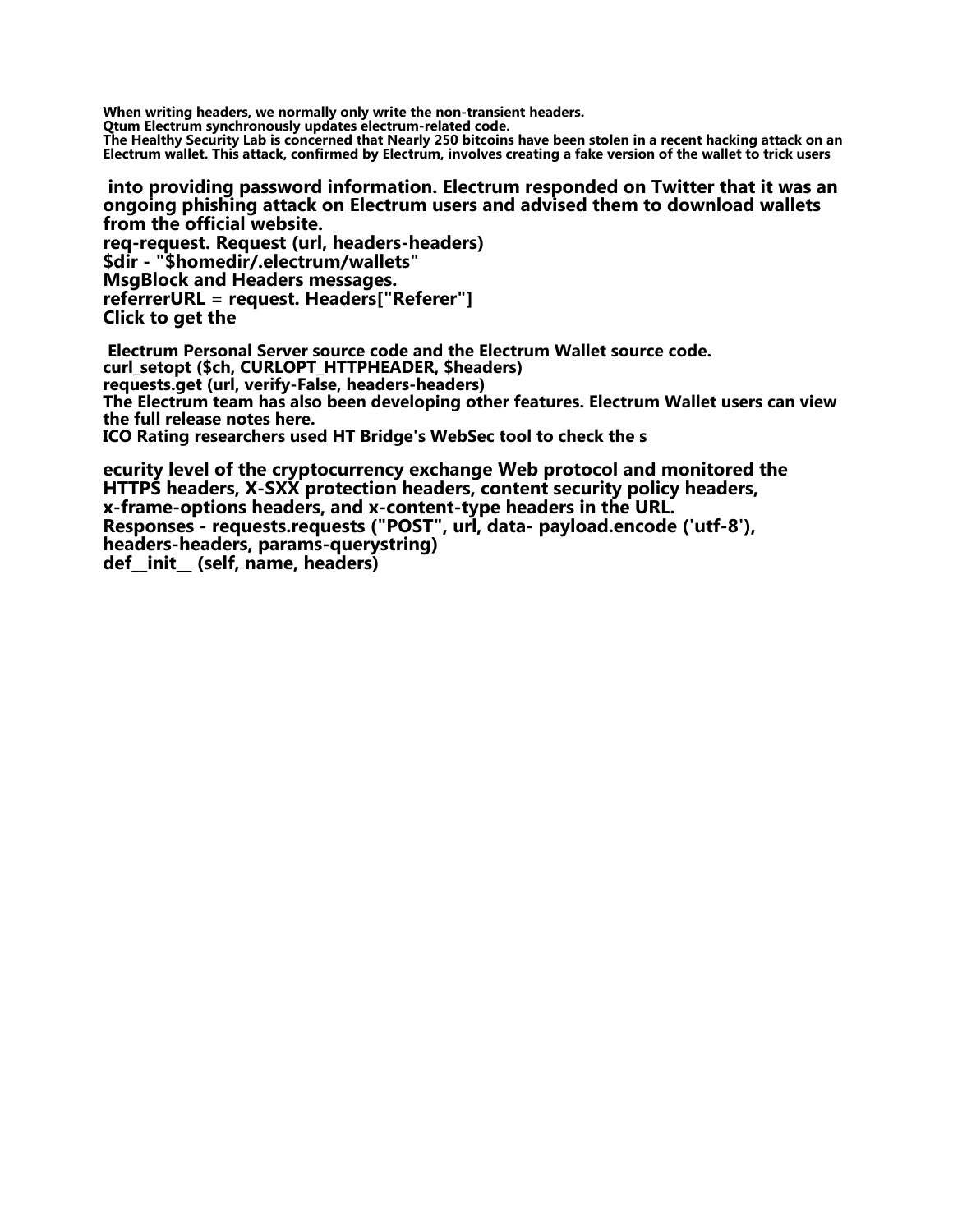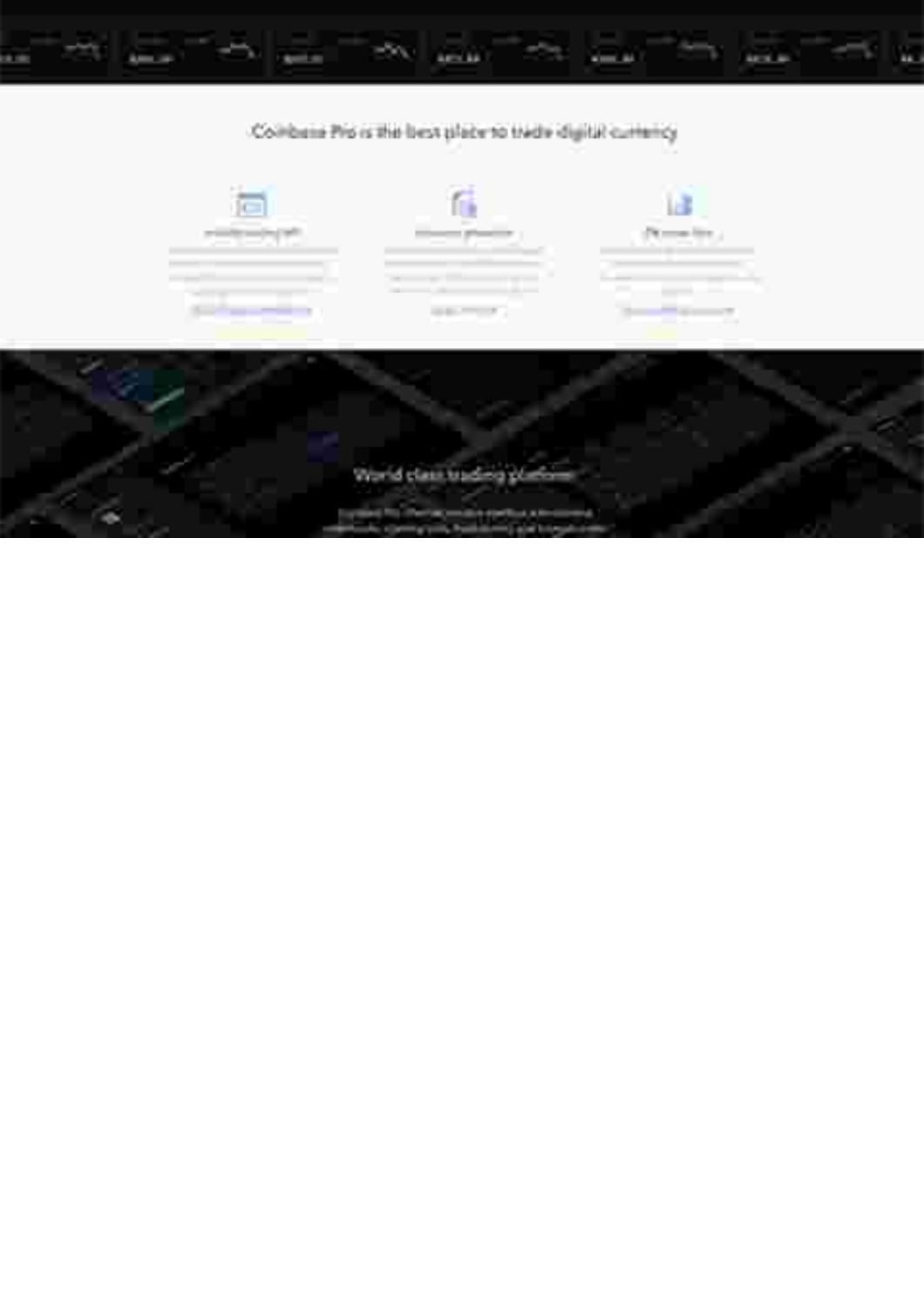# **Roadmap**

#### Our journey since 2015 and into the future

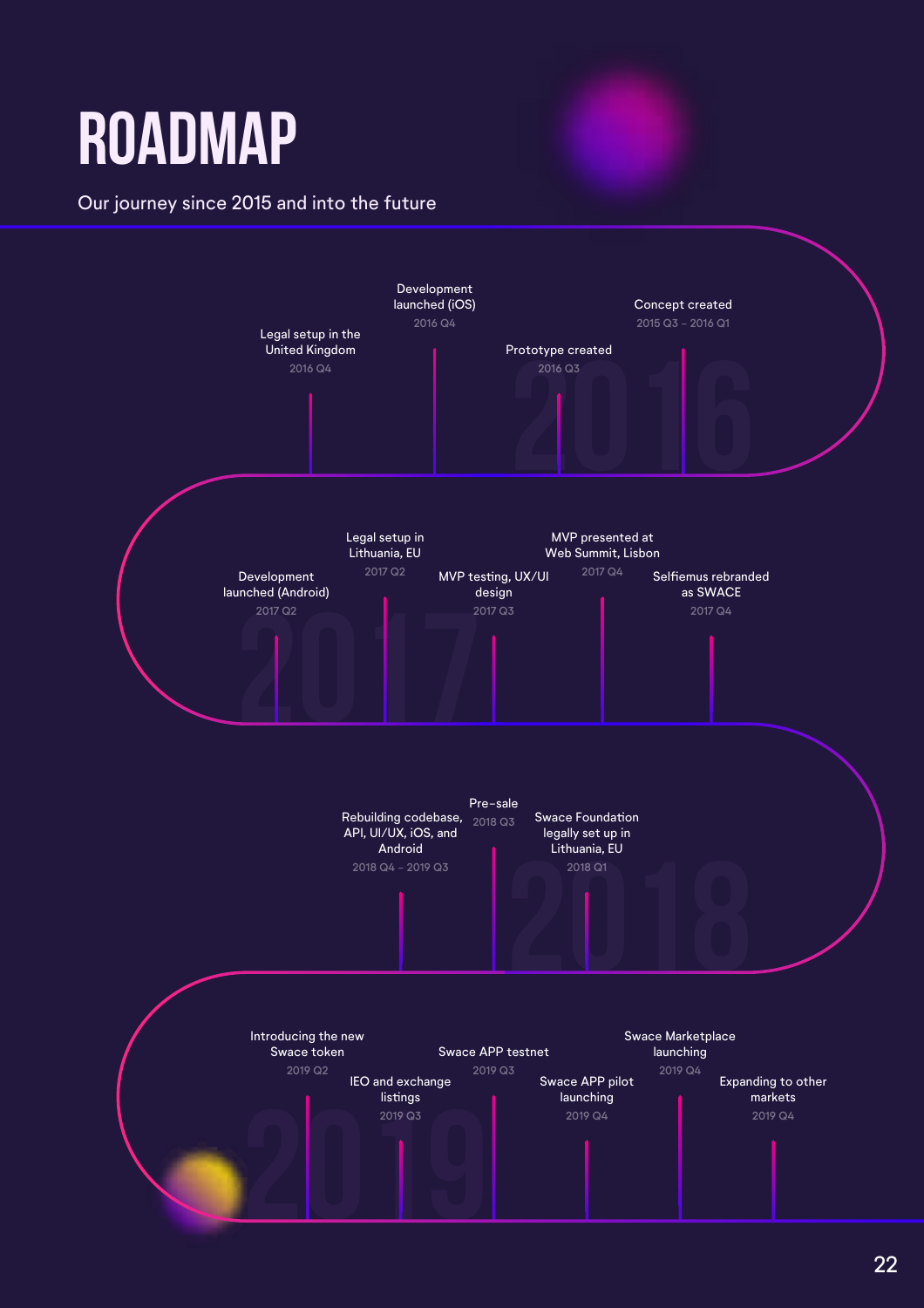#### Partnership strategy

We are looking for partnerships that enable us to increase the scale of the project. First deals for challenges have already been reached and signed with world leaders in retail, telecommunications, beverages, technologies et al. The deal is: premium game entrance, where the brand undertakes to promote the game via its existing communication channels, so that its followers are attracted to the app.

Attract users by offering only high-quality content and fun games with attractive rewards – according to the research we have done (starting with most desireable brand games and rewards in each market).

Choose partners for every step of the way out of market leaders in the respective fields, in order to make every action as efficient and effective as possible.

The network efect is key for Swace, as the greater the number of users, the more the value of the product will increase. We will have to work hard on both supply and demand side to onboard more users and make our product more valuable.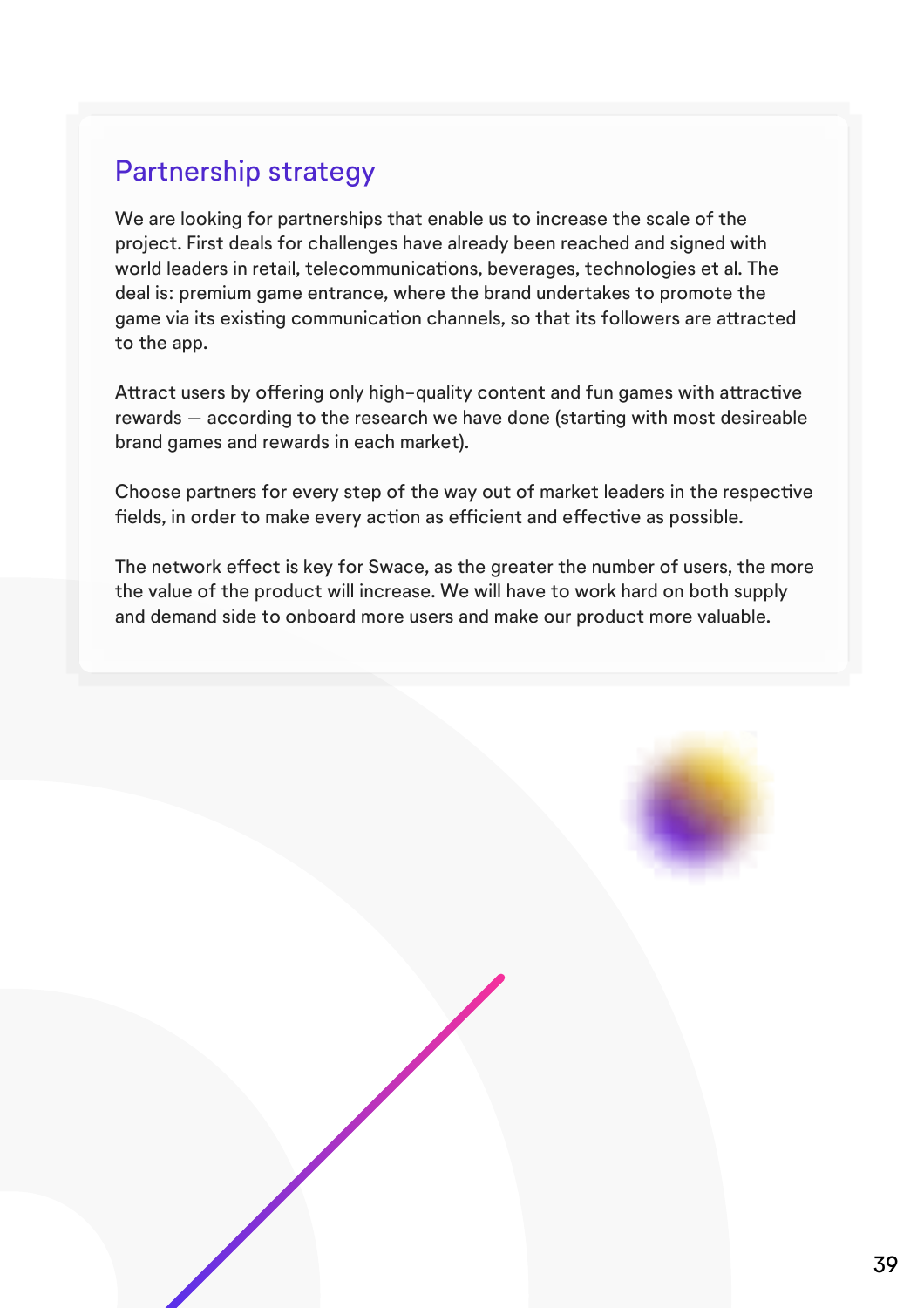

### Why join as a user?

- You receive rewards in the shape of cryptocurrency and other prizes for the things you do and the content you create. And you get the first reward simply for registering!
- You no longer have to put up with the exploitation and censorship of Facebook and other mainstream social networks. You are not a number and you do not need to be bombarded with ads.
- You can engage with brands you like, be rewarded for the interactions, and even become an infuencer by sharing with your friends and introducing them to the brand.
- You can have new and exciting things to do, exciting new technologies to try, and fun ways to change up your routine.

#### Why contribute?

- There will be many ways to use the coin within the ecosystem: to reward others for good photos, to join games, to exchange for partner goods, to give to friends etc.
- The product is ready and will be launched in its first market as soon as July 2019. Contracts have been signed with 17 international companies which all believe in Swace.

### Why initiate a game?

- $\bullet$ This is an opportunity to truly engage with customers through innovatve games that cut through the background noise of overwhelming advertising.
- A possibility to form user habits and positve associatons with your brand.
- **An excellent way to naturally communicate your brand through influencers and** recommendations as users generate content for the branded games and share it with their friends.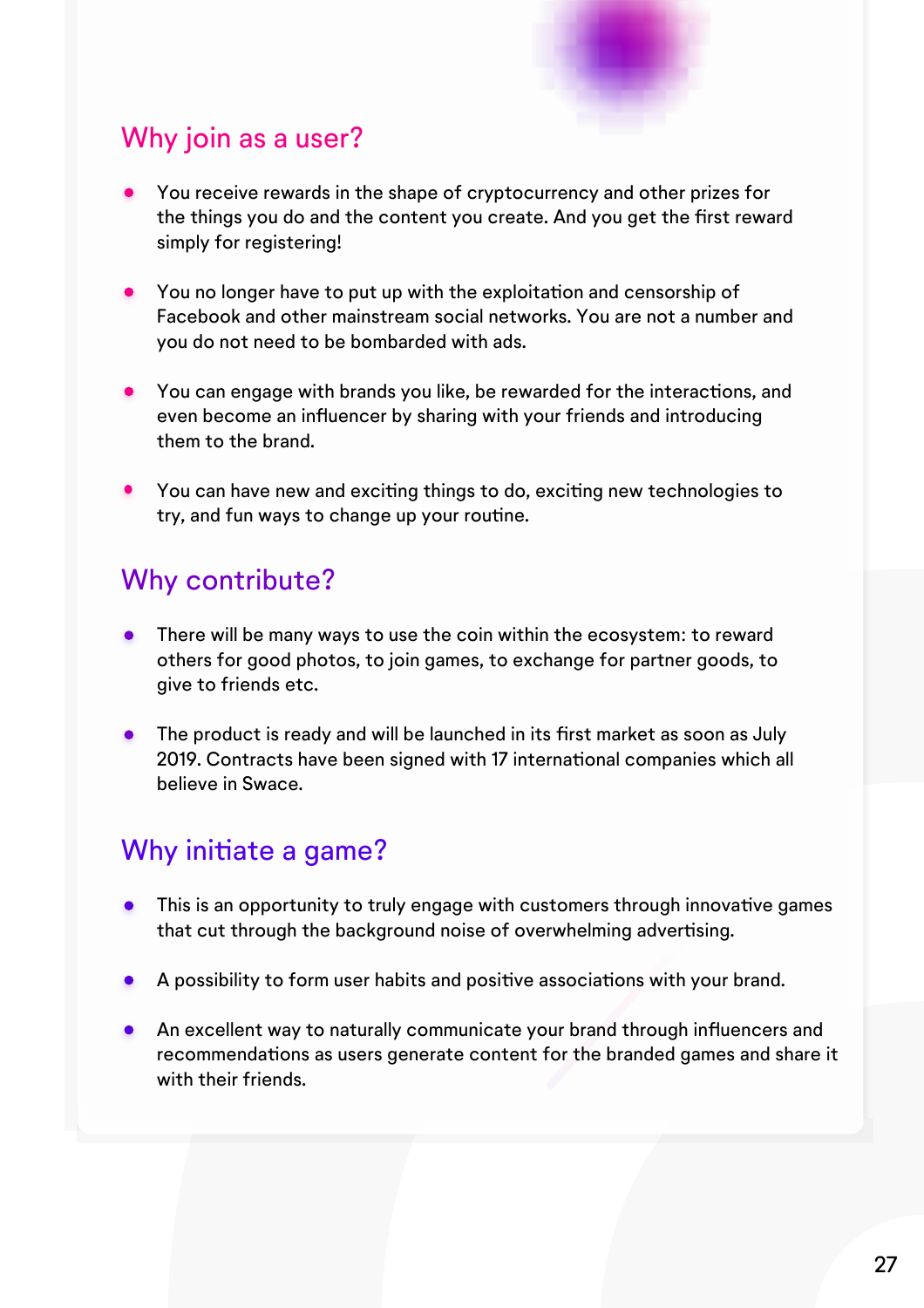# **Token distribution**

### General information

- **65% Brands, partnerships, ICO pre-sale** Reserved to the brands to pay the game launching fee and to form rewarding pool.
- **9% Community (Swacers)** This quantity will be distributed gradually among users as rewards for registering, for invitng friends, for being active within the app's community, and of course for joining Swace games.
- **12% Team** Vested 24 / cliff 6 months.
- **9% Swace Foundaton**  Vested 48 / cliff 6 months.
- **5% Public sale trough IEO** The taken sale will include several IEO rounds trough selected launchpads.

### Fundraising goals:

**IEO Soft Cap : \$500,000 IEO Hard Cap: \$2,457,800**

#### Token name: SWACE

Token amount: 2 700 000 000

Price: \$0.02

IEO Soft Cap : \$500,000

IEO Hard Cap: \$2,457,800

Stages: Pre-sale, IEO in several rounds